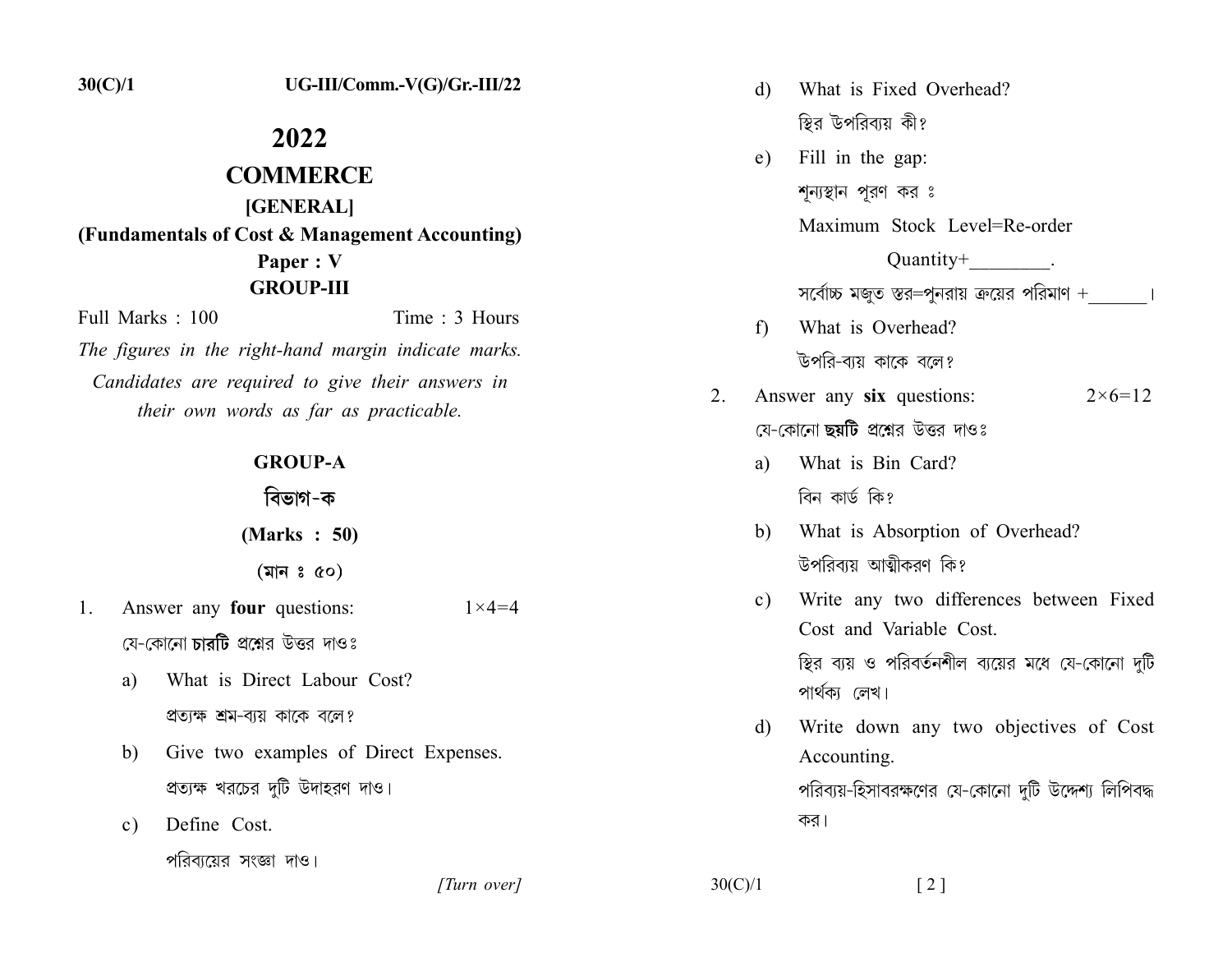- What is allocation of Overhead?  $e)$ উপরিব্যয়ের সামগ্রিক বণ্টন কাকে বলে?
- What is Normal Idle Time?  $f$ স্বাভাবিক অলস সময় কী?
- What are the different types of Cost  $g$ ) Centre? পরিবায় কেন্দের বিভিন্ন প্রকারভেদণ্ডলি কী কী?
- What do you mean by Prime Cost? h) মূল পরিব্যয় বলতে কী বোঝ?
- Answer any four questions:  $3_{-}$  $6 \times 4 = 24$ যে-কোনো চারটি প্রশ্নের উত্তর দাওঃ
	- What is idle time and how it affects the a) cost of production? অলস সময় কাকে বলে এবং ইহা কিভাবে উৎপাদন বায়কে প্রভাবিত করে?
	- Calculate Economic Order Ouantity from  $h$ ) the following information and number of orders per annum:

Annual consumption 12,000 units.

Cost per unit Rs.320

Ordering cost per order Rs.400

Carrying cost 20% of the inventory value. হিংরাজী প্রশ্ন দ্রন্তব্য।1

- What factors should a Cost Accountant  $c)$ consider in installing a sound system of costing in a manufacturing concern? কোনো উৎপাদনকারী প্রতিষ্ঠানে সুষ্ঠ পরিব্যয় নির্ণয় ব্যবস্থা প্রবর্তন করতে পরিব্যয় হিসাবরক্ষক কি কি বিষয় বিবেচনা করবে?
- **Discuss** four differences between d) Management Accounting and Cost Accounting. পরিচালন হিসাবরক্ষণ ও পরিবায় হিসাবরক্ষণের মধ্যে চারটি পার্থকা আলোচনা কর।
- What is Abnormal Idle Time? Give two  $e)$ examples.

অস্বাভাবিক অলস সময় বলতে কী বোঝ? দুটি উদাহরণ দাও।

Give specimen forms of Stores Ledger and f) Bin Card

স্টোর লেজার ও বিন কার্ডের নমুনা ছক দাও।

- Answer any one question:  $\overline{4}$  $10 \times 1 = 10$ যে-কোনো **একটি** প্রশ্নের উত্তর দাওঃ
	- How would you distinguish between a) Financial Accounting and Cost Accounting? আর্থিক হিসাবরক্ষণ ও পরিব্যয় হিসাবরক্ষণ ব্যবস্থার মধ্যে কিভাবে পার্থকা নির্ণয় করবে?

[Turn over]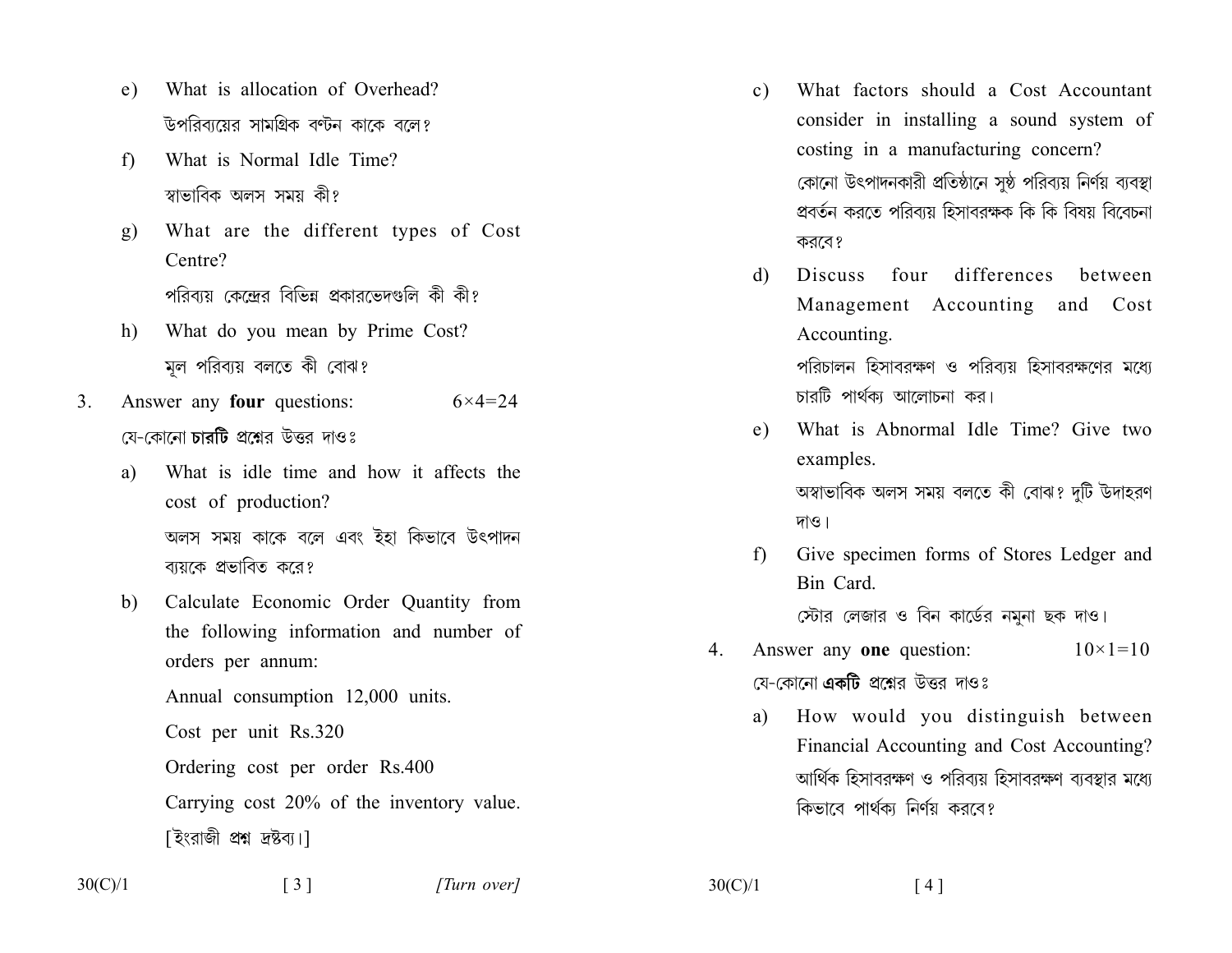- $b)$ On the basis of the information given below in respect of production of a certain product, prepare a statement of cost and find out its selling price:
	- Direct Materials -Rs.8,000 Direct Wages -Rs.7,000 Direct Expenses - $Rs.2,000$ Factory Overhead at 40% of Direct Wages. Office Overhead at 15% of Factory Cost. Profit at  $33\frac{1}{3}\%$  of cost is required. [ইংরাজী প্রশ্ন দ্রন্তব্য।]
- Why Cost Accounting is necessary in spite  $c)$ of the existence of an elaborate system of Financial Accounting?

হিসাবরক্ষণের সুব্যবস্থা থাকা সত্বেও পরিব্যয় হিসাবরক্ষণ ব্যবস্থার প্রয়োজন হয় কেন?

- **GROUP-B** বিভাগ-খ  $(Marks : 50)$ (মান $\circ$  ৫০)
- Answer any four questions: 5.  $1 \times 4 = 4$ যে-কোনো চারটি প্রশ্নের উত্তর দাওঃ
	- What is Variance? a)

বৈষম্য বা বিচ্যুতি কাকে বলে?

- What is Marginal Cost? b) প্রান্তিক পরিব্যয় কাকে বলে?
- What is Process Costing?  $c)$ প্রক্রিয়া পরিব্যয় নির্ণয় ব্যবস্থা কি?
- What is Standard Cost? d) মানক ব্যয় কাকে বলে?
- What is meant by By-product?  $e)$ উপজাত পণা বলতে কী বোঝ?
- What do you mean by Contract Price?  $f$ চুক্তি মূল্য বলতে কী বোঝ?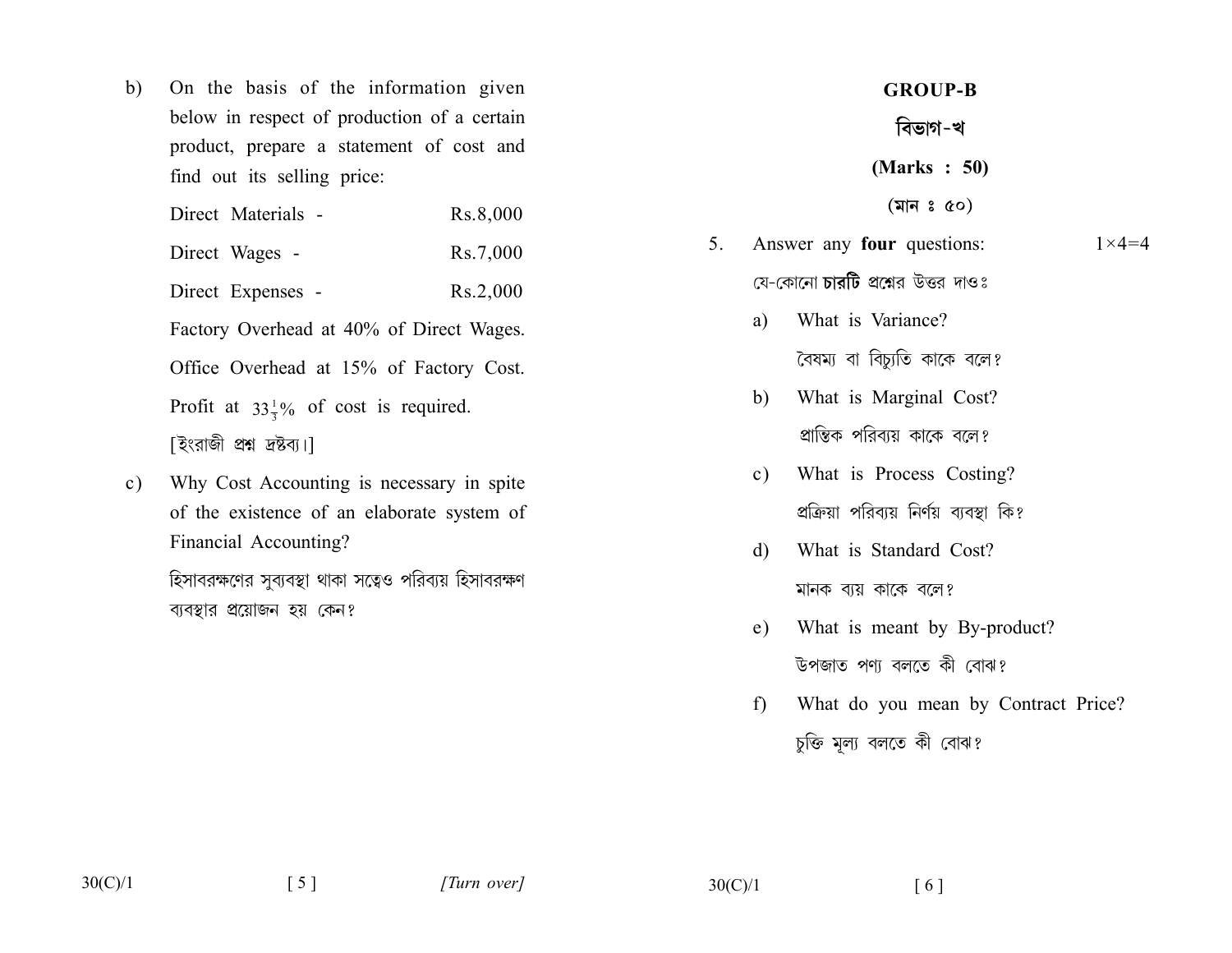- Answer any six questions: 6.  $2 \times 6 = 12$ যে-কোনো **ছয়টি** প্রশ্নের উত্তর দাওঃ
	- What is Estimated Cost? a) অনমেয় ব্যয় কি?
	- b) Give any two objectives of Budgeting. বাজেট প্রণয়নের যে-কোনো দুটি উদ্দেশ্য বল।
	- What is Profit-Volume Ratio?  $c)$ মুনাফা-পরিমাণ অনুপাত কি?
	- What do you mean by Uncertified Work? d) অপ্ৰত্যায়িত কাজ বলতে কি বোঝ?
	- What is Budget Mannual?  $e)$ বার্জেট পস্তিকা কাকে বলে?
	- What is Break-even Point?  $f$ সমাবস্থা বা সমচ্ছেদ বিন্দ কাকে বলে?
	- What is Margin of Safety?  $\mathbf{g}$ ) নিরাপত্তার সীমা কী?
	- What is meant by Retention Money? h) কেটে রাখা অর্থ বলতে কী বোঝায়?
- Answer any **four** questions:  $6 \times 4 = 24$  $7<sup>7</sup>$ যে-কোনো চারটি প্রশ্নের উত্তর দাওঃ
	- From the following data find out (i) Profita) Volume ratio and (ii) Break-Even Point. Present Volume of Output- $8,000$  units Present Volume of sales-Rs.80,000 Variable Cost for this output - Rs.48,000 Fixed Cost-Rs.12,000 হিংরাজী প্রশ্ন দ্রন্তব্য।1
	- What do you mean by Zero-based b) Budgeting?

শন্যভিত্তিক বাজেট প্রস্তুতকরণ বলতে কি বোঝ?

- What is the difference between Normal and  $\mathbf{c}$ ) Abnormal Loss of materials? মালপত্রের স্বাভাবিক ও অস্বাভাবিক ক্ষতির মধ্যে পার্থকা কি ?
- What are the objectives of Budgetary d) Control?

বাজেটের মাধ্যমে নিয়ন্ত্রণের উদ্দেশ্য কী?

Calculate Material Cost Variance and  $e)$ Material Price Variance from the following data: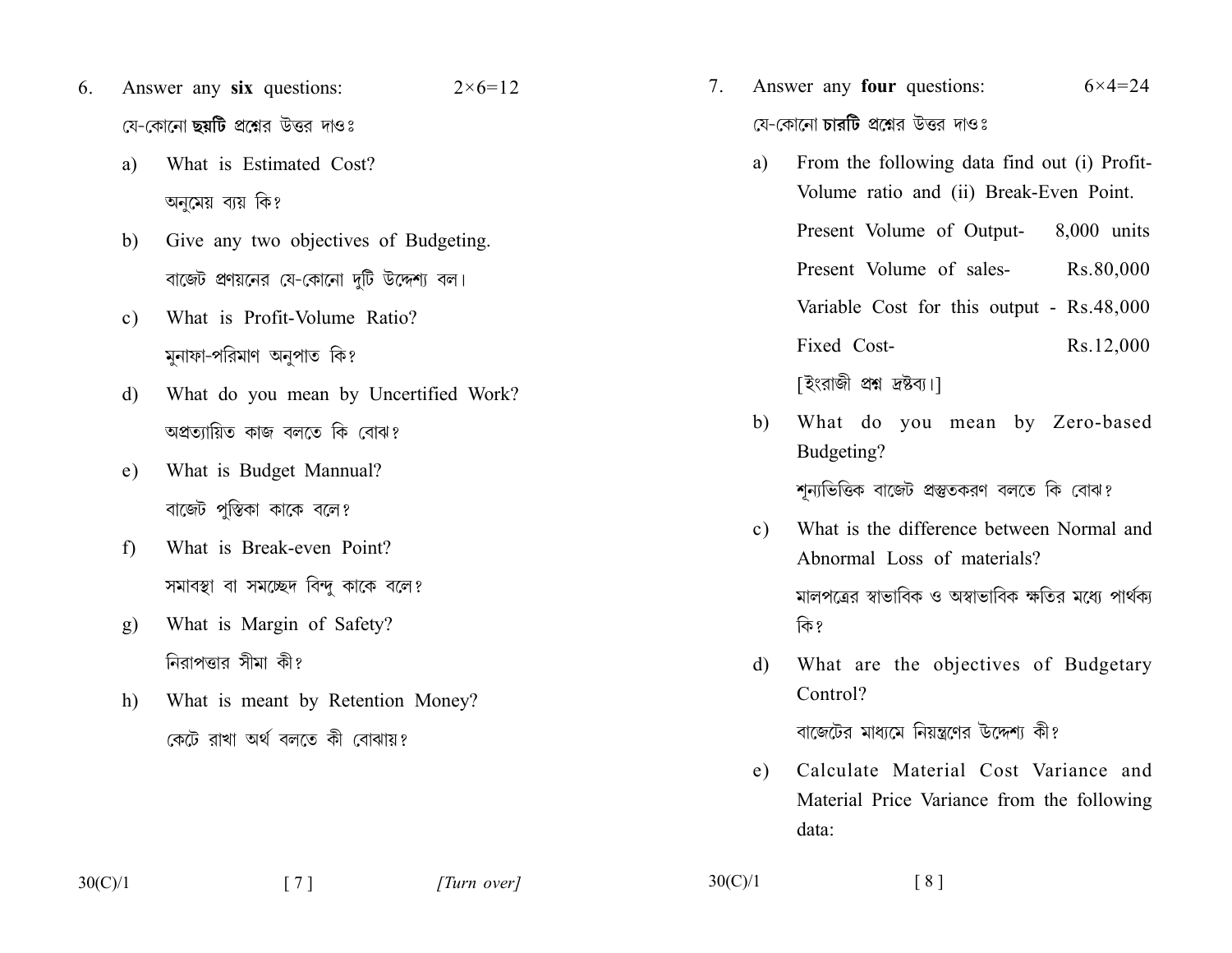| <b>Standard Quantity</b>   | $30,000 \text{ kg}$ |
|----------------------------|---------------------|
| Standard Price             | Rs.2 per kg         |
| <b>Actual Quantity</b>     | $28,000$ kg         |
| Actual Price               | $Rs.1.80$ per $kg$  |
| [ইংরাজী প্রশ্ন দ্রন্তব্য।] |                     |

Fill in the gaps:  $f$ 

শন্যস্থান প্রণ কর ঃ

 $i)$ Contract, the price of which is determined by adding a contractual profit with the actual cost is known  $\qquad \qquad \text{as} \qquad$ .

> প্রকৃত ব্যয়ের সঙ্গে চুক্তি নির্দিষ্ট লাভ যোগ করে যে ঠিকা কাজের মূল্য নির্ধারিত হয় তাকে বলে।

 $\overline{ii}$ In process costing each \_\_\_\_\_\_\_\_ is a cost centre.

> প্রক্রিয়া পরিব্যয় নির্ণয় পদ্ধতিতে প্রতিটি একটি পরিব্যয় কেন্দ্র।

iii) Standard Cost of materials minus actual cost of materials used= কাঁচামালের মানক ব্যয় বিয়োগ ব্যবহৃত কাঁচামালের প্রকৃত ব্যয় =  $\frac{1}{2}$ ।

- iv) Budget is always related to বাজেট সর্বদা সম্বন্ধীয় হয়।
- Answer any **one** question: 8.  $10 \times 1 = 10$ যে-কোনো **একটি** প্রশ্নের উত্তর দাওঃ
	- Discuss the uses of Marginal Costing. a) প্রান্তিক পরিবায় নির্ণয়ের ব্যবহার আলোচনা কর।
	- The following are the particulars in respect b) of Contract No.B47 for the year ended 31.12.18. Prepare Contract  $A/c$ :

|                          | Rs.      |
|--------------------------|----------|
| Materials sent to site   | 1,50,000 |
| Wages paid               | 1,80,000 |
| Wages unpaid             | 3,000    |
| Other expenses           | 26,000   |
| Plant sent to site       | 2,00,000 |
| Materials returned       | 5,000    |
| Materials not consumed   | 8,000    |
| Materials stolen         | 10,000   |
| Insurance claim admitted |          |
| for stolen materials     | 7,000    |
| Work uncertified         | 11,000   |
| Cash Received            | 3,60,000 |